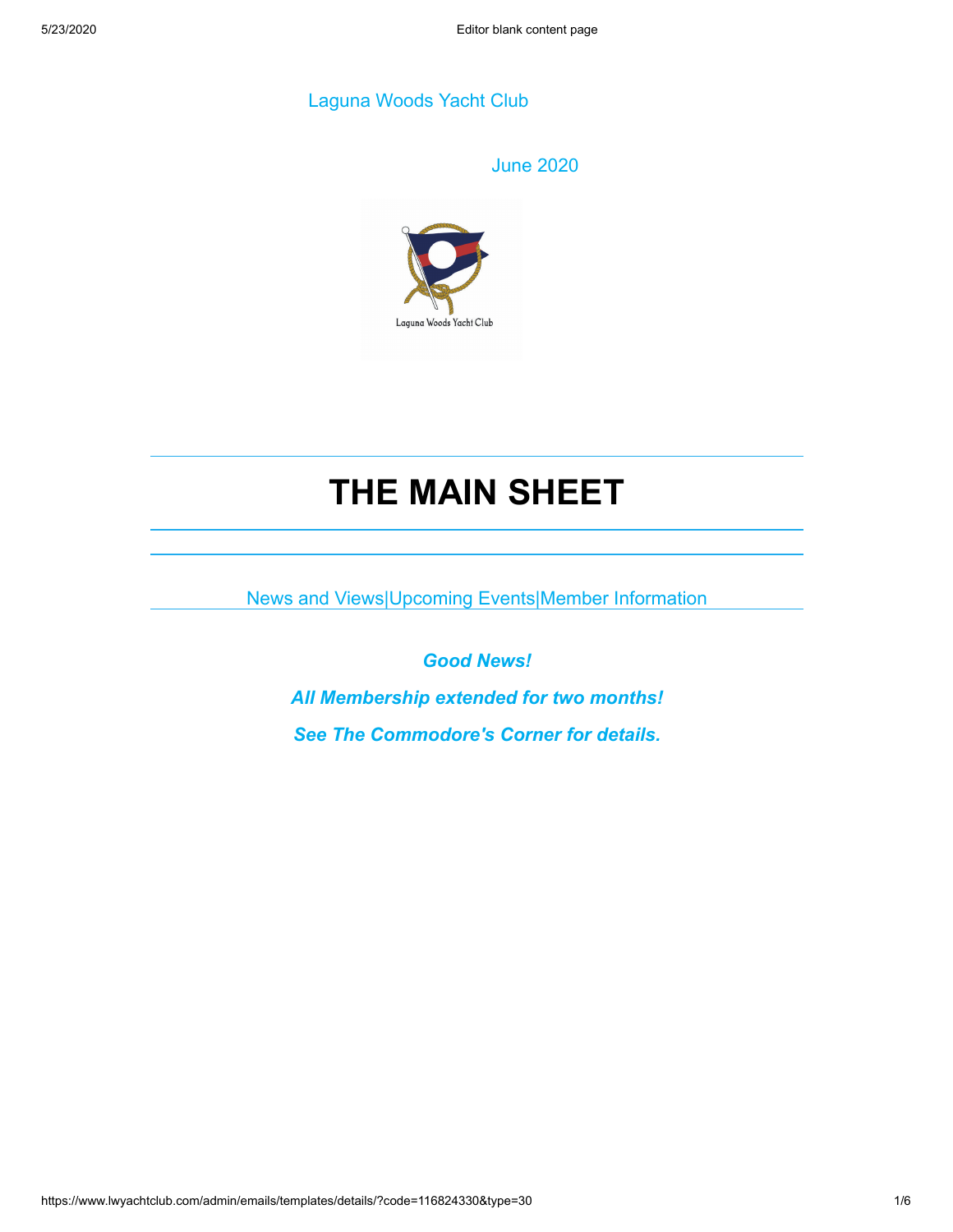5/23/2020 Editor blank content page



The Commodore's Corner

Wayne Carlson

Fellow Sailors:

Things are looking up in paradise! The Marina at Dana Point just announced that the public parking lots on the island are now open! Although this may sound like a minor victory, opening the public parking is one of the hurdles we faced before we can again begin sailing. There are, however, a number of challenges remaining. We must still consider all state, local and marina regulations/recommendations. More encouraging news is that the state has now moved into phase 2 of a 4-phase approach to opening up. Although phase 2 is still quite restrictive, it does indicate positive progress in our efforts to contain the effects of the Corona virus.

The LWYC Board of Directors has been working behind the scenes to formulate not only a plan but also the actions necessary to safely begin sailing again. Additionally, Rear-Commodore Terry Miles, as well as Doris VanZandt, Social Director, have been working on plans to restart our social activities. I would like the members of the LWYC to keep in mind that, moving forward, we may restart our previous activities (e.g. Happy Hour, General meeting) but these activities may take on a different character. Gathering at 2400, bringing and sharing food and beverages for Happy Hour may not comply with applicable regulations and Laguna Woods Village guidance but that doesn't mean that we can't reformat these activities in a way that will comply. Stay tuned for the specifics as they are developed.

Lastly, I am so impressed with the manor in which the membership of our club has handled the current circumstances. Using a wonderful southern adverb/pronoun, "All y'all" have been exceedingly patient. To acknowledge these extraordinary circumstances during which all of our activities have been put on hold the board is extending all LWYC memberships by 2 months. That means that you will be getting 14 months for your 12-month membership fee.

Again, thanks to all for your patience and "Stay Calm and Carry On"!

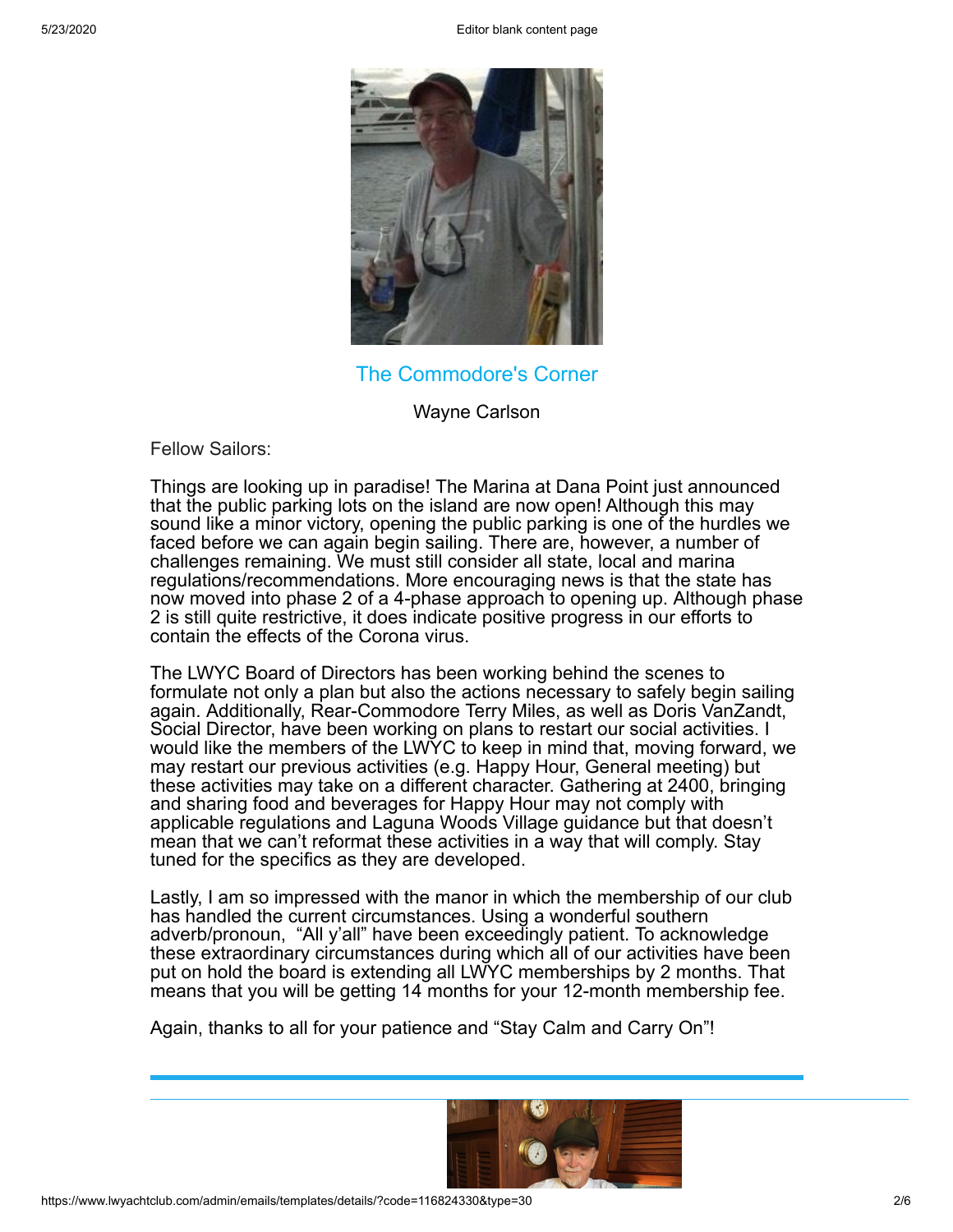5/23/2020 Editor blank content page



**A Word from the Rear Commodore Terry Miles**

Hi Sailors

In my article last month, I talked about the planning the LWYC Board is doing in preparation time when we can get back together again and go sailing!

The Board is still hard at work on safety requirements for events on Hiatus and, of course we you know just as soon as the Club is in a position to be able to take you out sailing. When  $w_0$ able to get aboard Hiatus, it will most likely be a phased approach. While we will do everythin can to provide for a safe environment, there will be some common sense things you can do  $\epsilon$ 

- If you are not feeling well, of course, stay home!
- Social distancing will no doubt be with us for a while, so you will want to avoid car position
- Wearing a face covering will probably be with us for awhile
- The sharing of food and drink isn't a good idea
- · Bring along you own supply of hand sanitizer

This is certainly not an exhaustive list and the Board will most likely have additional requirem

While we are on this 'stay at home' order, one of the things you might want to consider is loo into the purchase of your own Personal Flotation Device (PFD). Things are pretty slow at ma hardware stores like West Marine ([www.westmarine.com\)](http://www.westmarine.com/) and this might be a great time to g good deal on a PFD. If you would like my advice on PFD's, send me an email and I'll try to h can reach me at **tomgolf3@gmail.com.** 

Stay safe!

Terry Miles - Rear Commodore

# Words from The Marina at Dana Point

We, of course, have a slip for Hiatus in the Dana Point Marina. Periodically we receive updat the Marina Management. Here are a few excerpts from the latest update:

## **"Happy Memorial Day from The Marina at Dana Point!**

We want to take a moment to honor and remember our military personnel who bravely serve protect our freedom. To all who have served or continue to serve… thank you. It is during the strange and difficult times that we truly realize the precious value of freedom and the sacrific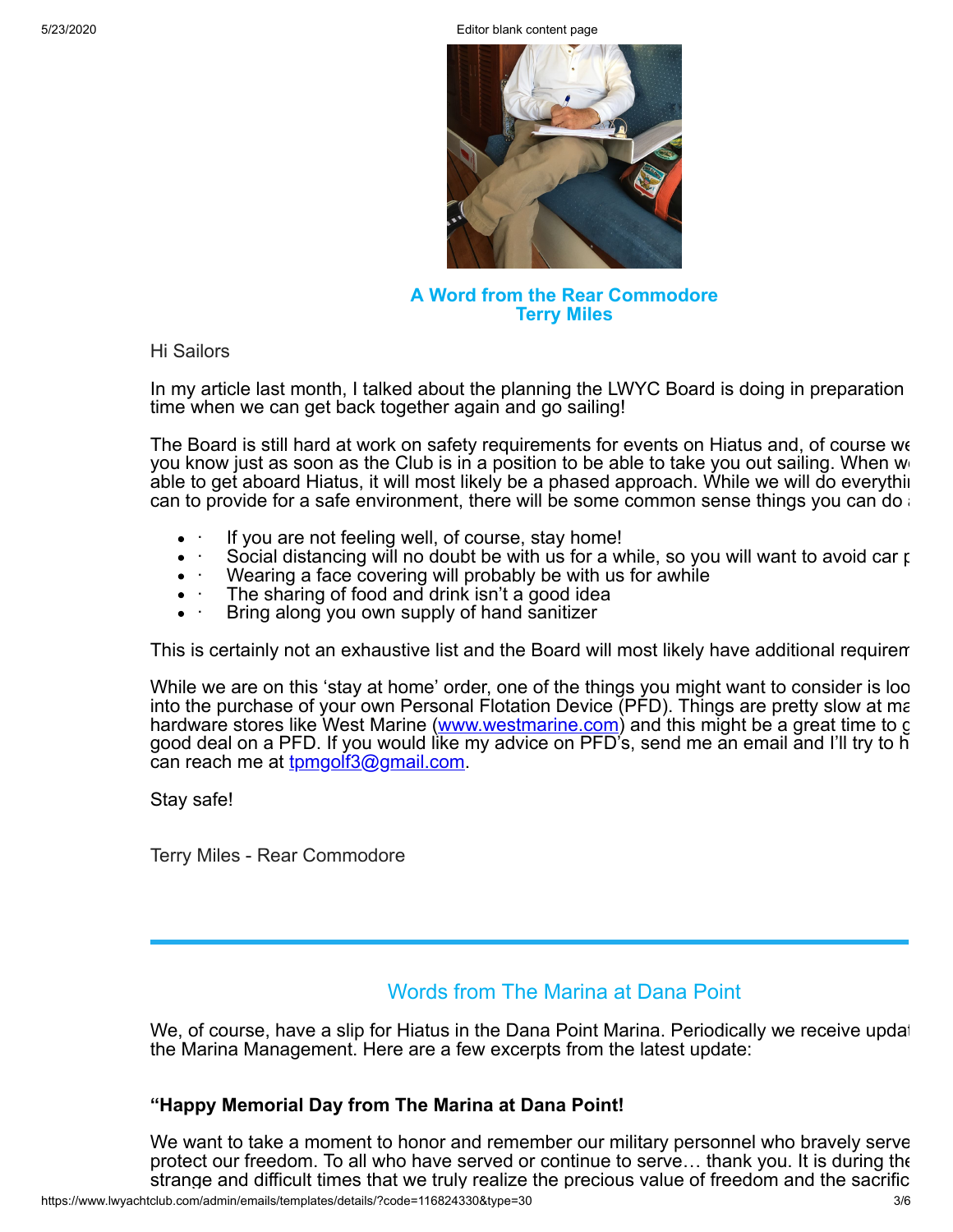were made and continue to be made by brave Americans to preserve and protect that freedo There are a variety of virtual celebrations happening on Monday including Dana Point's annu ceremony. Please continue reading for more information on how to participate in this annual from the safety of your home.

We are looking forward to a busy weekend in the harbor as Memorial Day kicks off the unoff start of the summer season. We are expecting fantastic boating weather complete with light and sunshine. Enjoy and stay safe!."

#### **"Parking Restrictions & Requirements for the Holiday Weekend**

Our team of parking gate attendants are doing a fantastic job! They will be out again this wee through Monday looking for those marina parking stickers and/or guest passes for entry. A m issued parking decal or guest pass is required for entry into the boater lots. The marina office open 8 am to 5 pm Monday through Saturday. Please plan ahead to pick up a guest pass if y expecting company. You can email or call in advance and we will be happy to prepare the pa have it ready. We will even leave it with the gate attendant if you prefer.

Guests not displaying a valid guest pass may be asked to wait at the parking entry until the b they are visiting arrives to retrieve them.

Please be advised that trailers are not permitted in the boater parking lots for any reason or  $\alpha$ length of time. Motorhomes or campers are also not permitted in the boater parking areas. W a noticeable improvement over the last couple of weeks and appreciate your cooperation."

## "**Social Distancing & Gatherings – Regulations Still in Effect**

Memorial Day weekend tends to be a celebratory affair filled with friends and family on the waterfront. Although guidelines are loosening a bit, social distancing and gathering regulatio remain in place. As we continue to navigate these strange and challenging times, we must a a new normal. We continue to ask that you and/or your guests please be courteous and resp of others.

Not Permitted:

- Gathering on dock fingers. Gathering on main walkway. Gathering on gangways.
- Gathering on sidewalks/walkways. Gathering in parking lots.
- Gathering on the water (raft ups, etc.)
- Pop-up tents on the docks, sidewalks or in parking lots.
- Tables, chairs or umbrellas on the docks, sidewalks or in parking lots.
- Grilling or cooking on the docks, sidewalks or in parking lots.

We have seen many creative attempts by boaters wishing to gather under the radar. Unfortu gathering in any capacity is still a gathering and impedes upon safe path of travel for others. goal is to provide at least six feet of space between you and individuals with whom you do no We wish to provide a safe and adequate socially distant path of travel available to all. With th there is zero tolerance for gatherings on the docks and property. Please plan to hangout abo your boat and refrain from sedentary activity on the docks.

Gatherings on the water are also not permitted. You are free to use the harbor, your boat and waterways but please refrain from rafting up, rallying or gathering in a group within the harbo upon harbor waters.

It is still unknown when or if the gathering restrictions will be lifted. In the meantime, we enco you to please stay safe and be respectful of others."

[If you would like a copy of the entire Update from The Marina at Dana Point, please click her](https://www.lwyachtclub.com/resources/Documents/Dana%20Point%20Marina%20Newsletter.pdf) Point Marina Newsletter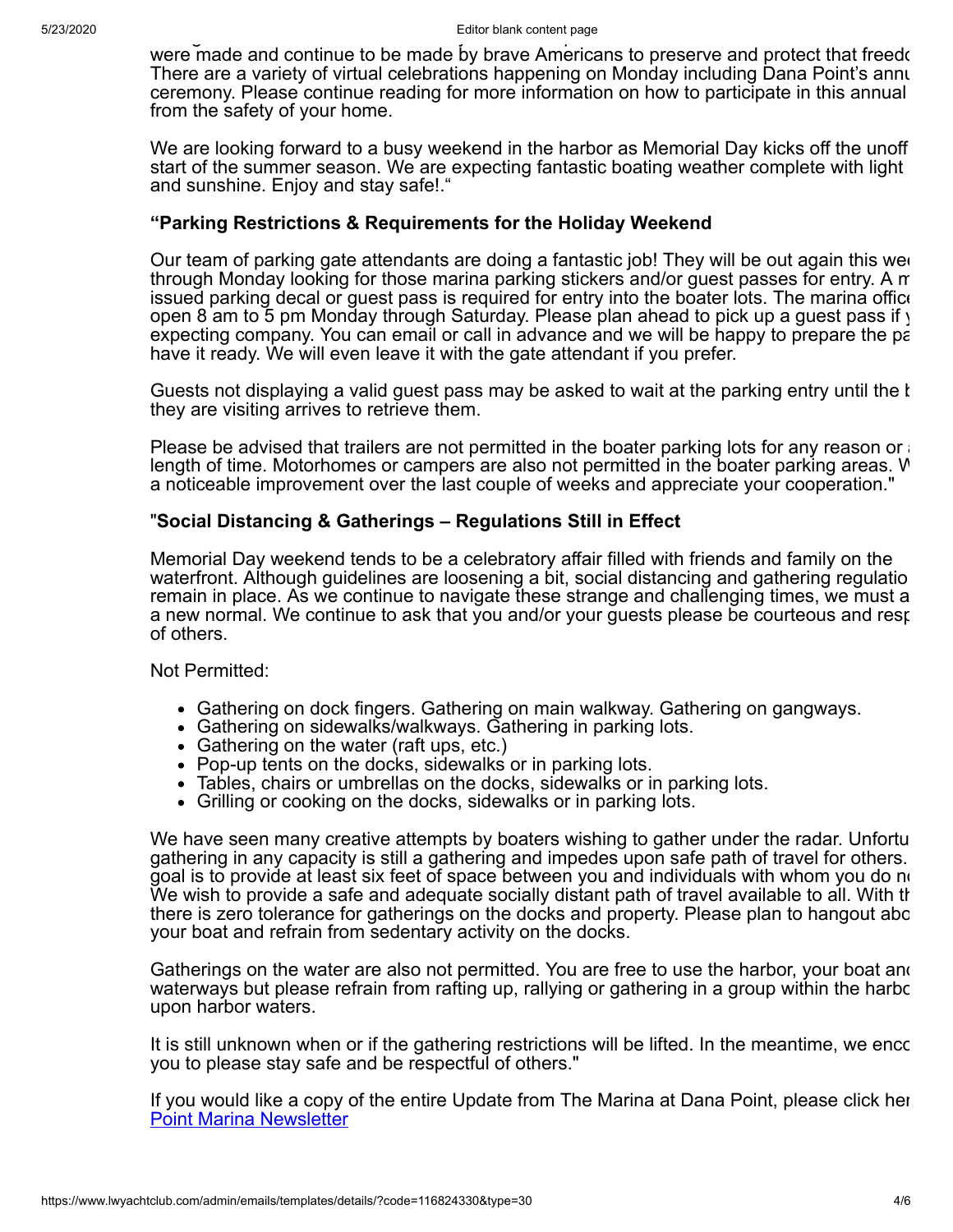# **Virtual Membership Meeting**

On Friday May 8, we held our first ever virtual Membership meeting. We had a panel discussion on "What LWYC Means to Me". The panel consisted of current and past club leaders talking about their role in the club as well as what the club has meant for them. The panel was made up of:

•Jan Badgley – Staff Commodore

•Wayne Carlson – Commodore

•Pat Rojek – Vice Commodore

•Terry Miles – Rear Commodore

•Jeff Sadler – Staff Commodore and Dean of the Sailing academy

•Darrel Vorderstrasse – Staff Commodore and Chair of Skippers Committee

As the 'stay-at-home' and 'social distancing' edicts remain in place, we are considering more virtual meetings to keep you involved in your club.

## **Sailing Academy Classes**

For our students in this year's Fundamentals of Sailing classes, it doesn't look like we'll be able to meet in person anytime soon. So, we are scheduling the last two classes to be held virtually via Zoom. Here's the schedule:

- Session 4 Rules of the Road and Practical Navigation Monday, June 1 from 9:00 am to 10:00 am
- Session 5 Safety and Emergencies Monday, June 8 from 9:00 am to 10:00 am

All students enrolled in the Fundamentals class will receive an email with meeting instructions.

At this point we have no way of knowing how much longer we will be in the social distancing mode. We are therefore, postponing the next series of classes, Intermediate Sailing, to be held from October 5 to November 2. This was the time slot originally set for the Advanced Sailing classes which means that we will not be holding the Advanced classes this year.